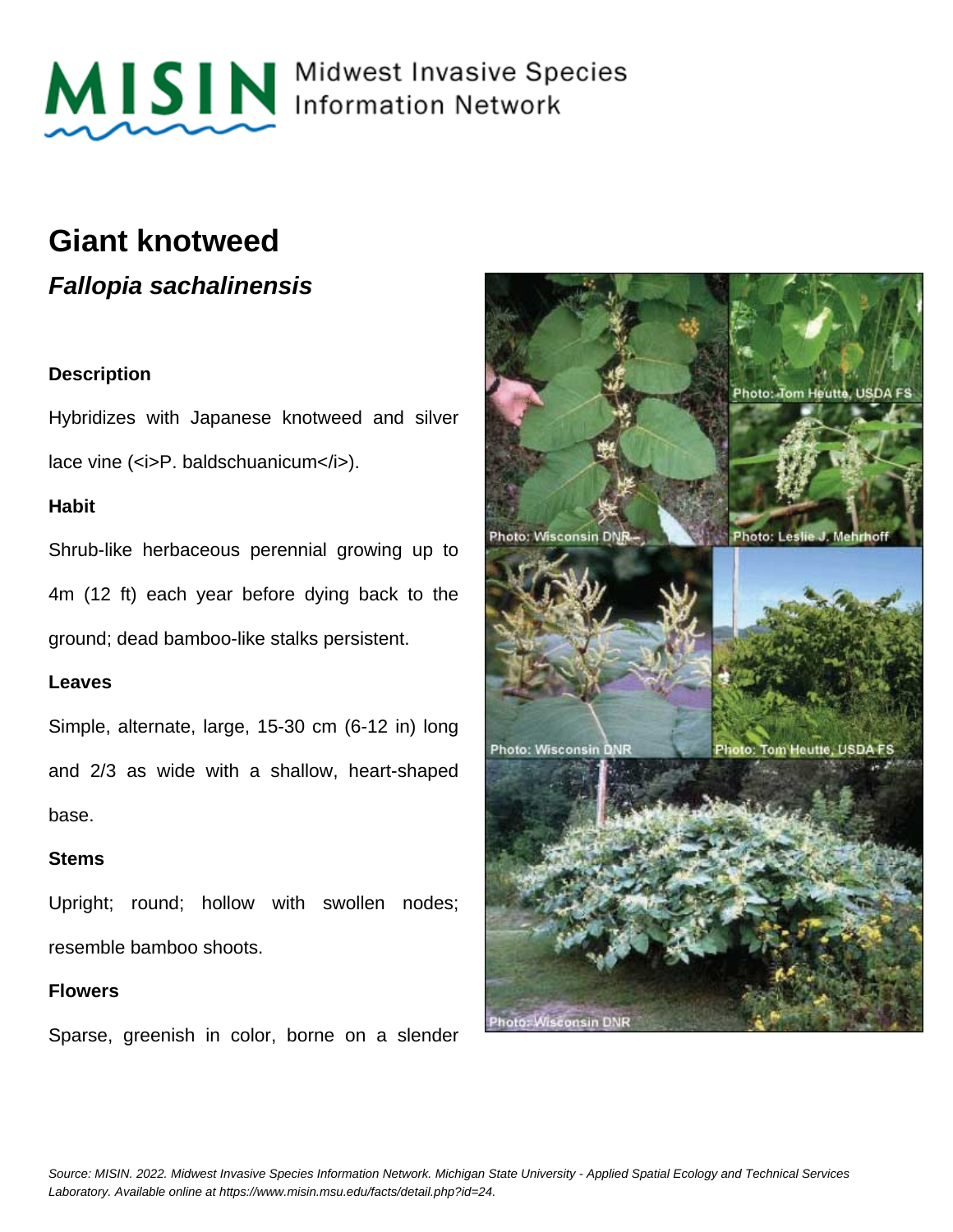

## MISIN Midwest Invasive Species

stalk, arise from the leaf axils and stem tips;

blooms August through September.

#### **Fruits and Seeds**

Fruits are three winged, seeds are dark and glossy, wind and water dispersed.

#### **Habitat**

Native to Asia. Found along roadsides, stream and river banks, wet depressions and woodland edges; shade intolerant.

#### **Reproduction**

Spreads through rhizomes, also by plant fragments that are transported by water or in fill; contributes pollen to related invasive species to produce viable seed.

#### **Similar**

Non-native Japanese knotweed (Fallopia japonica) is smaller (< 6 in long) and its leaves have a flat base, rather than rounded basal lobes.

#### **Monitoring and Rapid Response**

Monitor sunny open sites along paths, ditches and canals. This species is difficult to control research control options thoroughly, particularly for mechanical control methods. On riparian sites, consider upstream and downstream populations and herbicide impacts. Multiple control strategies may be needed for a single population. Resprouts vigorously after cutting, mowing, tilling and digging. Tiny fragments of roots and stem nodes can sprout and form new colonies remove all cut plant materials and incinerate or place in landfill. Foliar herbicide application may provide effective control. Cutting or spraying early in the season and then spraying later may be easiest as plants will still be short enough